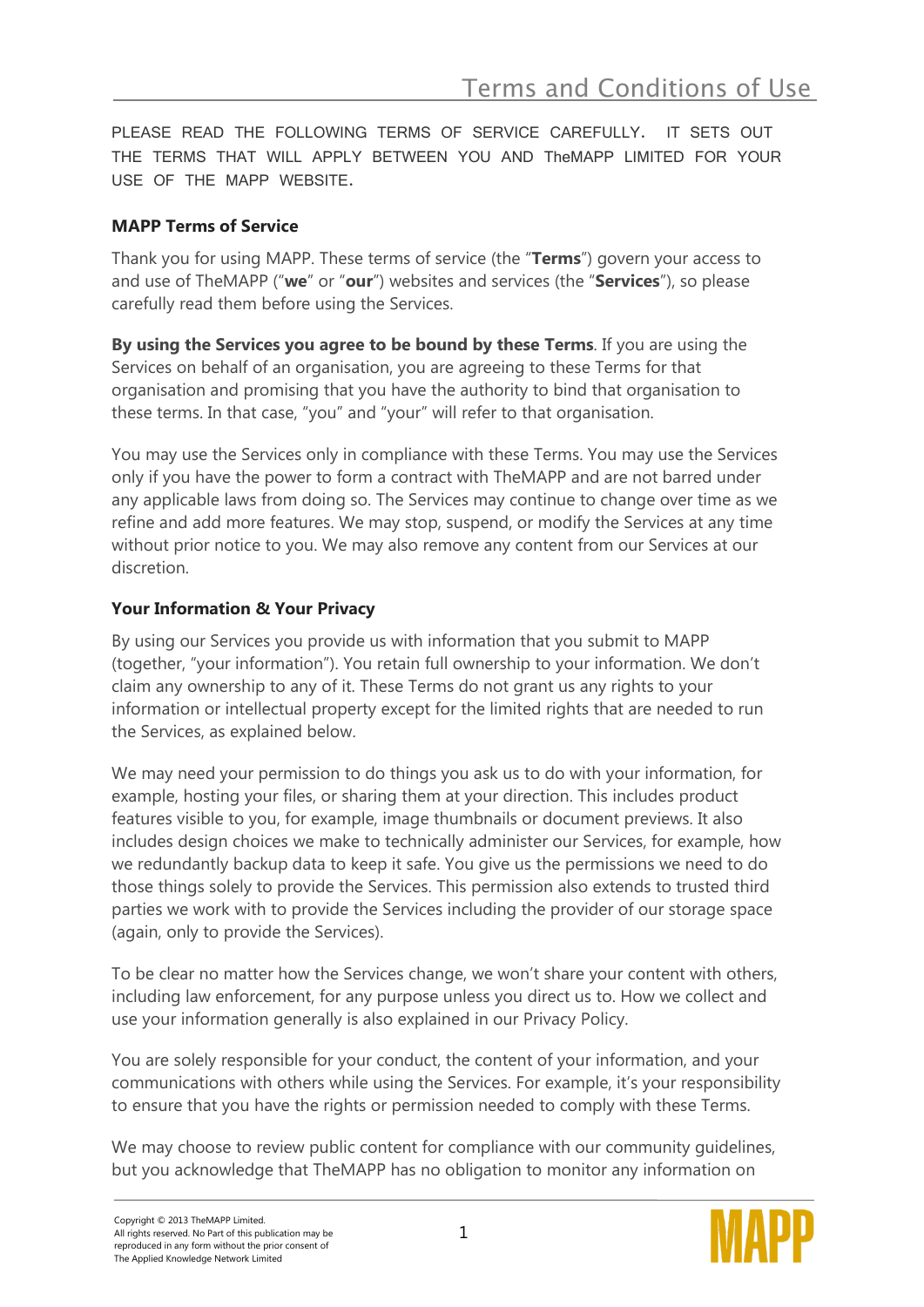the Services. We are not responsible for the accuracy, completeness, appropriateness, or legality of files, user posts, or any other information you may be able to access using the Services.

### **Sharing Your Information**

The Services provide features that allow you to share your information with others or to make it public. There are many things that users may do with that information (for example, copy it, modify it, re-share it). Please consider carefully what you choose to share or make public. TheMAPP has no responsibility for that activity.

#### **Your Responsibilities**

Files and other content in the Services may be protected by intellectual property rights of others. Please do not copy, upload, download, or share files unless you have the right to do so. You, not TheMAPP, will be fully responsible and liable for what you copy, share, upload, download or otherwise use while using the Services. You must not upload spyware or any other malicious software to the Service.

You, and not TheMAPP, are responsible for maintaining and protecting all of your information. TheMAPP will not be liable for any loss or corruption of your information, or for any costs or expenses associated with backing up or restoring any of your information.

If your contact information, or other information related to your account, changes, you must notify us promptly and keep your information current. The Services are not intended for use by you if you are under 13 years of age. By agreeing to these Terms, you are representing to us that you are over 13.

# **Account Registration, Fees and Refunds**

In order to use the Services, you must register and create an account with TheMAPP on the Site. TheMAPP offers various types of accounts, including a free account and a range of paid accounts. TheMAPP reserves the right to suspend or terminate your account at any time. A valid credit card is required for paid accounts. The Services are billed in advance on a monthly or annual basis and all fees are non-refundable. All fees are exclusive of all taxes, levies, or duties imposed by taxing authorities, and you shall be responsible for payment of all such taxes, levies, or duties. TheMAPP also reserves the right, at any time, to impose or restructure any fees charged for your use of the Services. TheMAPP will notify you in advance of any changes with respect to fees it chooses to impose. By registering you agree that TheMAPP may identify you as a TheMAPP customer on TheMAPP websites, client lists, press releases, and/or other marketing. You also agree that TheMAPP may publish a brief description highlighting your deployment of the Services.

# **Account Security**

You are responsible for safeguarding the password that you use to access the Services and you agree not to disclose your password to any third party. You are responsible for

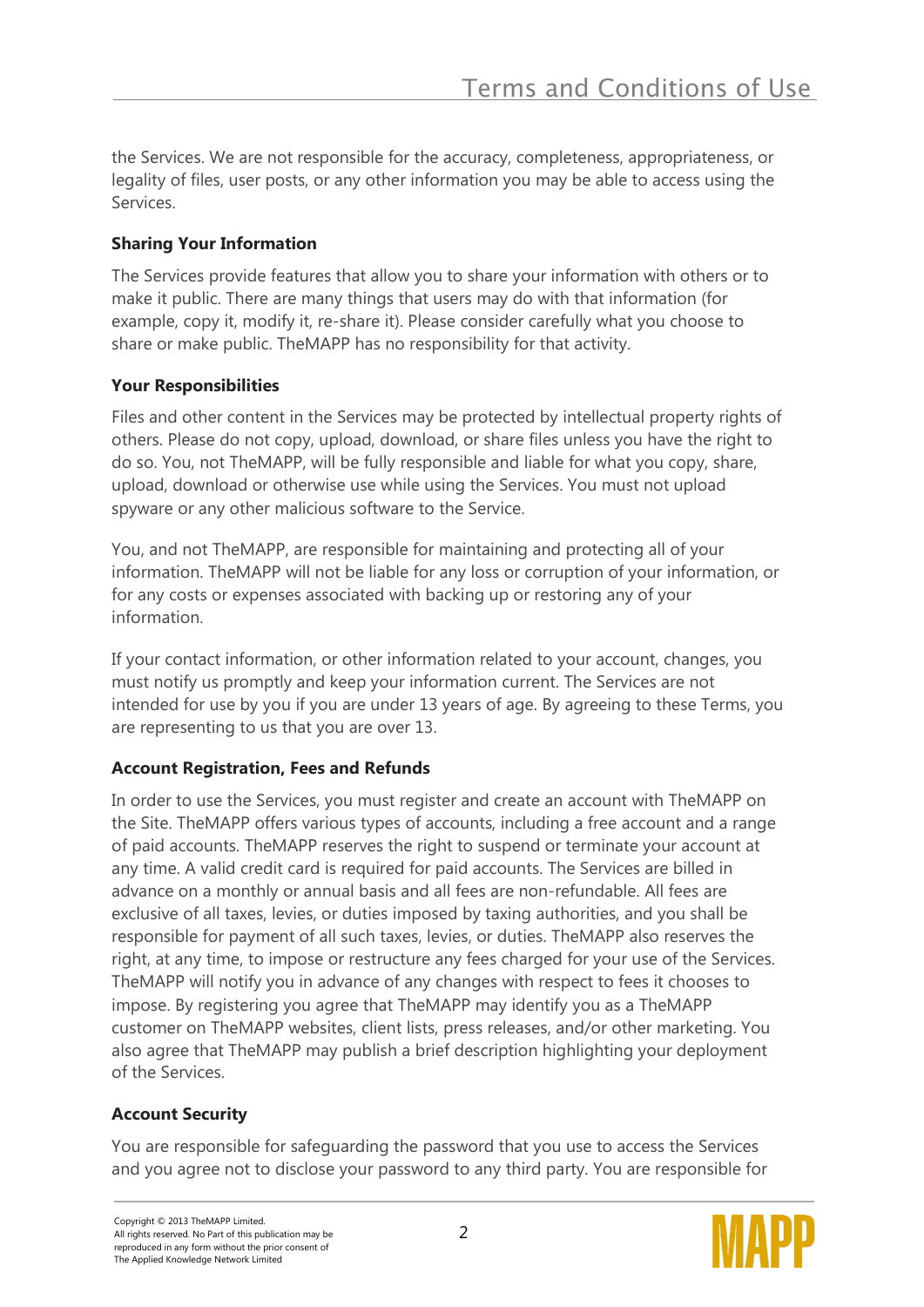any activity using your account, whether or not you authorised that activity. You should immediately notify TheMAPP of any unauthorised use of your account. You acknowledge that if you wish to protect your transmission of data or files to the MAPP service, it is your responsibility to use a secure encrypted connection to communicate with the Services.

### **Software and Updates**

TheMAPP hereby grants you a limited, nonexclusive, non-transferable, revocable license to use the Software, solely to access the Services. Your licence to use the Software is automatically revoked if you violate these Terms in a manner that implicates our intellectual property rights. We hereby reserve all rights not expressly granted in these Terms. You must not reverse engineer or decompile the Software, nor attempt to do so, nor assist anyone else to do so. Our Services may update the Software automatically when a new version is available.

## **TheMAPP Property and Feedback**

These terms do not grant you any right, title, or interest in the Services, Software, or the content in the Services. While we appreciate it when users send us feedback, please be aware that we may use any feedback, comments, or suggestions you send us or post in our forums without any obligation to you. The Software and other technology we use to provide the Services are protected by copyright, trademark, and other laws of both the United Kingdom and foreign countries. These Terms do not grant you any rights to use the MAPP trademarks, logos, domain names, or other brand features.

#### **Acceptable Use Policy**

You will not, and will not attempt to, misuse the Services, and will use the Services only in a manner consistent with TheMAPP's Acceptable Use Policy available on request from TheMAPP.

# **Copyright**

TheMAPP respects others' intellectual property and asks that you do too. We will respond to notices of alleged copyright infringement if they comply with the law and are properly provided to us. We reserve the right to delete or disable content alleged to be infringing and to terminate repeat infringers.

# **Other Content**

The Services may contain links to third-party websites or resources. TheMAPP does not endorse and is not responsible or liable for their availability, accuracy, the related content, products, or services. You are solely responsible for your use of any such websites or resources. Also, if we provide you with any software under an open source license, there may be provisions in those licenses that expressly conflict with these Terms, in which case the open source provisions will apply.

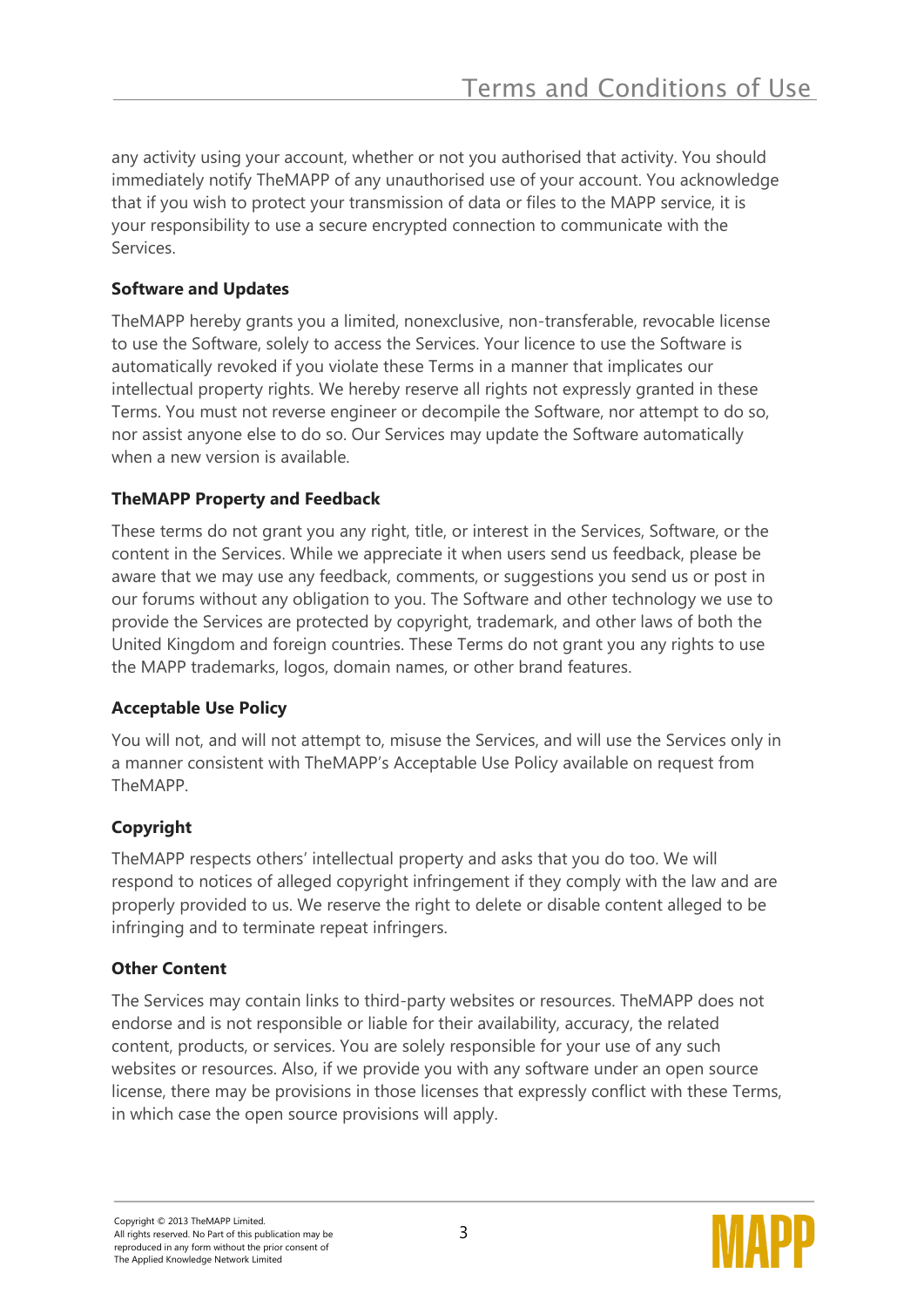### **Termination**

Though we'd much rather you stay, you can stop using our Services any time. We reserve the right to suspend or end the Services at any time, with or without cause, and with or without notice if you are not complying with these Terms, or use the Services in any way that would cause us legal liability or disrupt others' use of the Services. If we are required to suspend or terminate your use for other reasons unrelated to your use of the Services, we will make best efforts to let you know in advance and help you retrieve data, though there may be some cases (for example, repeatedly or flagrantly violating these Terms, a court order, or danger to other users) where we may suspend immediately.

## **MAPP is Available "AS-IS"**

Though we want to provide a great service, there are certain things about the service we can't promise. For example, THE SERVICES AND SOFTWARE ARE PROVIDED "AS IS", AT YOUR OWN RISK, WITHOUT EXPRESS OR IMPLIED WARRANTY OR CONDITION OF ANY KIND. WE ALSO DISCLAIM ANY WARRANTIES OF MERCHANTABILITY, FITNESS FOR A PARTICULAR PURPOSE OR NON-INFRINGEMENT. TheMAPP will have no responsibility for any harm to your computer system, loss or corruption of data, or other harm that results from your access to or use of the Services or Software.

## **Limitation of Liability**

TO THE FULLEST EXTENT PERMITTED BY LAW, IN NO EVENT WILL TheMAPP, ITS AFFILIATES, OFFICERS, EMPLOYEES, AGENTS, SUPPLIERS OR LICENSORS BE LIABLE FOR ANY INDIRECT, SPECIAL, INCIDENTAL, PUNITIVE, EXEMPLARY OR CONSEQUENTIAL (INCLUDING LOSS OF USE, DATA, BUSINESS, OR PROFITS) DAMAGES, REGARDLESS OF LEGAL THEORY, WHETHER OR NOT TheMAPP HAS BEEN WARNED OF THE POSSIBILITY OF SUCH DAMAGES, AND EVEN IF A REMEDY FAILS OF ITS ESSENTIAL PURPOSE.

#### **Modifications**

We may revise these Terms from time to time and the most current version will always be posted on our website. If a revision, in our sole discretion, is material we will notify you (for example via email to the email address associated with your account). Other changes may be posted to our blog or terms page, so please check those pages regularly. By continuing to access or use the Services after revisions become effective, you agree to be bound by the revised Terms. If you do not agree to the new terms, please stop using the Services.

#### **Miscellaneous Legal Terms**

THESE TERMS AND THE USE OF THE SERVICES AND SOFTWARE WILL BE GOVERNED BY ENGLISH LAW EXCEPT FOR ITS CONFLICTS OF LAWS PRINCIPLES. These Terms constitute the entire and exclusive agreement between you and TheMAPP with respect to the Services, and supersede and replace any other agreements, terms and conditions applicable to the Services. These Terms create no third party beneficiary rights. TheMAPP's failure to enforce a provision is not a waiver of its right to do so later. If a provision is found unenforceable the remaining provisions of the Agreement will remain